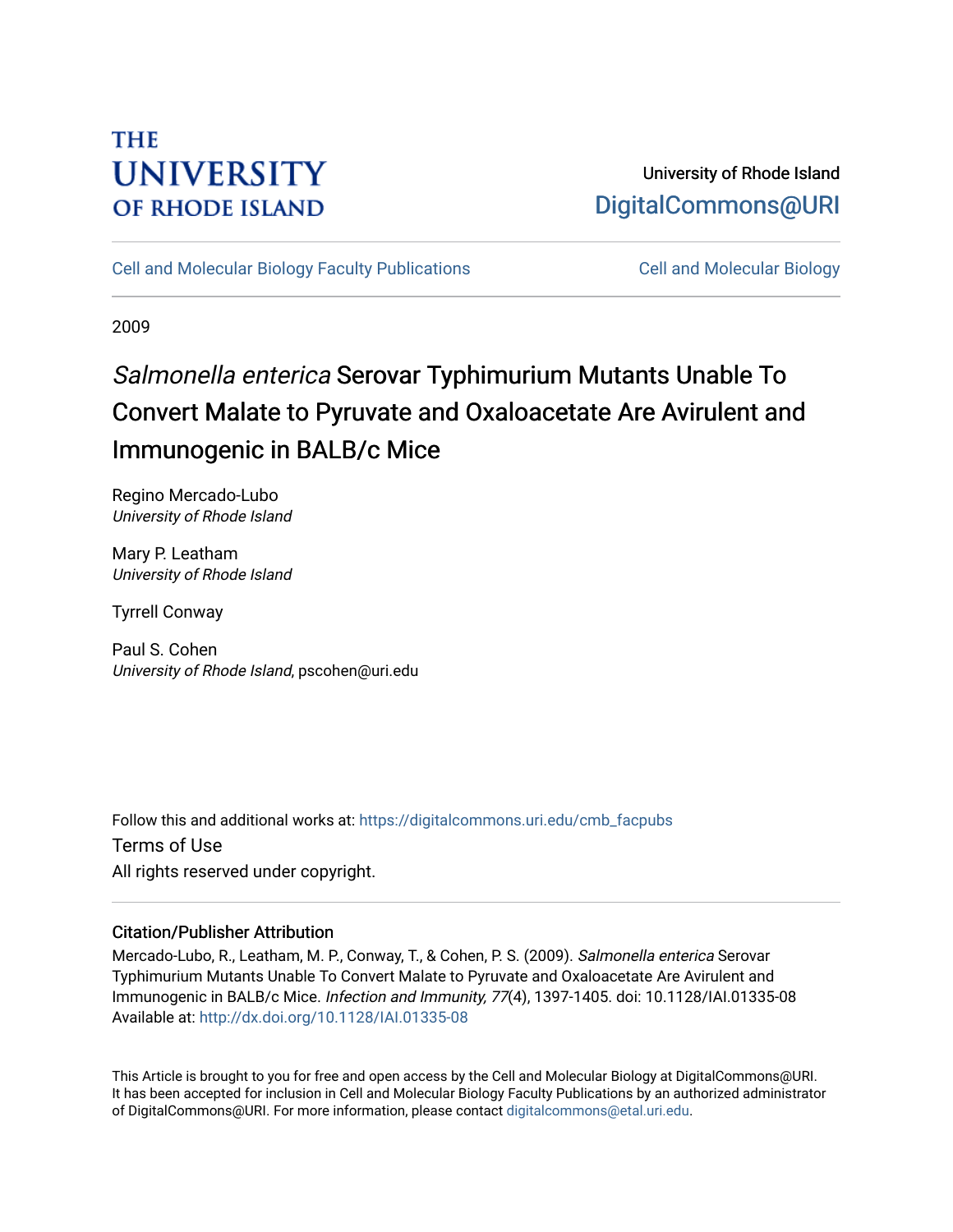### *Salmonella enterica* Serovar Typhimurium Mutants Unable To Convert Malate to Pyruvate and Oxaloacetate Are Avirulent and Immunogenic in BALB/c Mice

Regino Mercado-Lubo,<sup>1</sup> Mary P. Leatham,<sup>1</sup> Tyrrell Conway,<sup>2</sup> and Paul S. Cohen<sup>1\*</sup>

*Department of Cell and Molecular Biology, University of Rhode Island, Kingston, Rhode Island 028811,*<sup>1</sup> *and Department of Botany and Microbiology, University of Oklahoma, Norman, Oklahoma 730192*<sup>2</sup>

Received 31 October 2008/Returned for modification 9 December 2008/Accepted 11 January 2009

**Previously, we showed that the** *Salmonella enterica* **serovar Typhimurium SR-11 tricarboxylic acid (TCA) cycle must operate as a complete cycle for full virulence after oral infection of BALB/c mice (M. Tchawa Yimga, M. P. Leatham, J. H. Allen, D. C. Laux, T. Conway, and P. S. Cohen, Infect. Immun. 74:1130–1140, 2006). In the same study, we showed that for full virulence, malate must be converted to both oxaloacetate and pyruvate. Moreover, it was recently demonstrated that blocking conversion of succinyl-coenzyme A to succinate attenuates serovar Typhimurium SR-11 but does not make it avirulent; however, blocking conversion of succinate to fumarate renders it completely avirulent and protective against subsequent oral infection with the virulent serovar Typhimurium SR-11 wild-type strain (R. Mercado-Lubo, E. J. Gauger, M. P. Leatham, T. Conway, and P. S. Cohen, Infect. Immun. 76:1128–1134, 2008). Furthermore, the ability to convert succinate to fumarate appeared to be required only after serovar Typhimurium SR-11 became systemic. In the present study, evidence is presented that serovar Typhimurium SR-11 mutants that cannot convert fumarate to malate or that cannot convert malate to both oxaloacetate and pyruvate are also avirulent and protective in BALB/c mice. These results suggest that in BALB/c mice, the malate that is removed from the TCA cycle in serovar Typhimurium SR-11 for conversion to pyruvate must be replenished by succinate or one of its precursors, e.g., arginine or ornithine, which might be available in mouse phagocytes.**

In sensitive mice, *Salmonella enterica* serovar Typhimurium causes a systemic, often fatal disease, similar to human typhoid fever (42). After ingestion, serovar Typhimurium survives passage through the acidic environment of the stomach and reaches the terminal ileum, where within 30 min it invades M cells in the Peyer's patches (21). Within 60 min, the M cells are destroyed, and serovar Typhimurium gains access to both adjacent enterocytes and underlying lymphoid cells in the mesenteric lymph follicles of the Peyer's patches (21, 23). Serovar Typhimurium then increases logarithmically in Peyer's patches for 2 days (20) and simultaneously disseminates systemically to the liver and spleen, where it grows in macrophages (39, 42). Mice usually become ruffled and lethargic 3 to 5 days after oral infection and normally die within 7 to 12 days.

Recently, we reported that the tricarboxylic acid (TCA) cycle of serovar Typhimurium strain SR-11 (hereafter called SR-11) must operate as a complete cycle for SR-11 to be fully virulent during BALB/c mouse infections (47). In addition to requiring cyclic operation of the TCA cycle, it appears that malate must be withdrawn from the TCA cycle to generate pyruvate (Fig. 1), i.e., an SR-11 ΔsfcA ΔmaeB mutant, unable to make the "malic" enzymes for conversion of malate to pyruvate (3, 25), was attenuated (47). Removing malate from the TCA cycle to make pyruvate requires that the TCA cycle be replenished so that intermediates will not be depleted.

\* Corresponding author. Mailing address: Department of Cell and Molecular Biology, University of Rhode Island, Kingston, RI 028811. Phone: (401) 874-5920. Fax: (401) 874-2202. E-mail: pco1697u@postoffice.uri %.edu.<br><sup> $\nabla$ </sup>Published ahead of print on 21 January 2009.

Replenishment of malate does not require the glyoxylate bypass, since an SR-11  $\Delta$ *aceA* mutant, which is unable to make isocitrate lyase (26) and is therefore unable to make malate or succinate from isocitrate, was fully virulent (47). Moreover, oxaloacetate was shown not to be replenished by the conversion of phosphoenolpyruvate (PEP) to oxoloacetate (Fig. 1), i.e., an SR-11  $\Delta ppc$  mutant, unable to make PEP carboxylase (40), was shown to be fully virulent (47).

Although a complete TCA cycle appeared to be required for full SR-11 virulence, deleting different TCA cycle genes resulted in different levels of attenuation (47). We found that an  $SR-11$   $\Delta$ *sucAB* mutant, unable to convert  $\alpha$ -ketoglutarate to succinyl-coenzyme A (CoA) via the 2-oxoglutarate dehydrogenase complex (10, 36), was avirulent; an SR-11 ΔsucCD mutant, unable to generate succinate from succinyl-CoA via succinyl-CoA synthetase (4, 10), was moderately attenuated; an SR-11  $\Delta$ *sdhCDA* mutant, unable to generate fumarate from succinate via succinate dehydrogenase (10, 37), was slightly attenuated; and an SR-11  $\Delta$ *mdh* mutant, unable to convert malate to oxaloacetate via malate dehydrogenase (10, 52), was highly attenuated. On the other hand, mutants that could not run the reductive branch of the TCA cycle, i.e., an SR-11 -*aspA* mutant (aspartase), unable to convert aspartate to fumarate (10, 45), and an SR-11  $\Delta frdABCD$  mutant (fumarate reductase), unable to convert fumarate to succinate (7, 10, 34), were fully virulent (47).

It was not surprising that the SR-11  $\Delta$ *sucAB* mutant was avirulent because the strain is unable to make succinyl-CoA, which, in addition to being converted to succinate in the TCA cycle, is required for biosynthesis of diaminopimelate, a precursor for the synthesis of lysine, methionine, and peptidogly-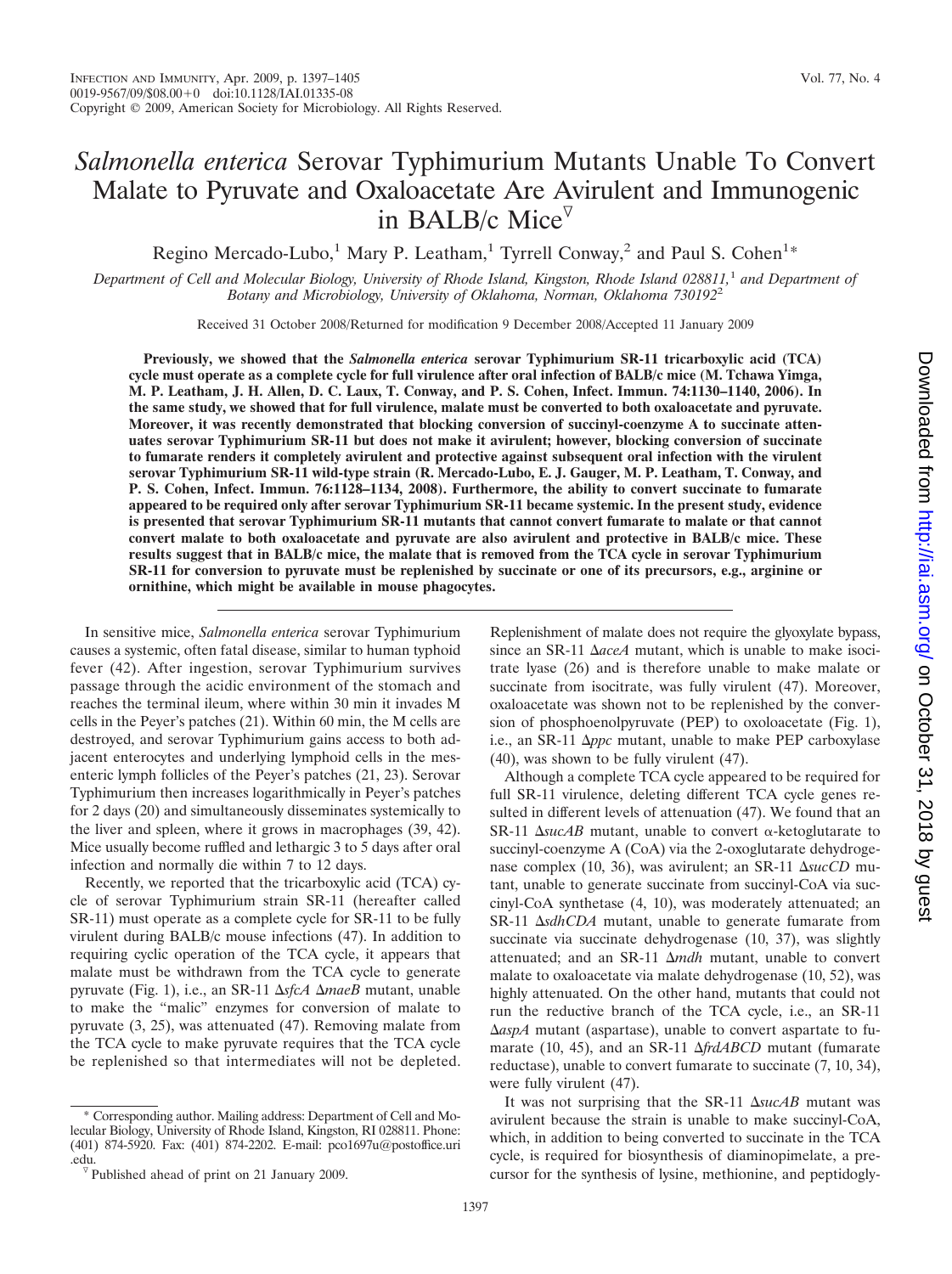

FIG. 1. Embden-Meyerhoff pathway, gluconeogenic pathway, and TCA cycle. The arrows indicate the physiological directions of the reactions. The genes encoding the enzymes for each reaction are listed beside the reaction.

can (5, 6, 16, 17, 29). However, it was surprising that the SR-11 -*sdhCDA* mutant was far less attenuated than the SR-11 -*sucCD* mutant. This discrepancy was partially explained by our finding that an SR-11  $\Delta f r dABCD \Delta s dhCDA$  double mutant was avirulent (30), which meant that fumarate reductase, which normally runs in the opposite direction to succinate dehydrogenase for branched TCA cycle operation, could substitute for succinate dehydrogenase in the SR-11  $\Delta$ sdhCDA mutant during infection to run a full TCA cycle with only a slight reduction in virulence. It is well known that fumarate reductase and succinate dehydrogenase are physiologically reversible isoenzymes that are induced under anaerobic and aerobic conditions, respectively (7, 19).

While the data suggested that the conversion of succinate to fumarate is key to SR-11 virulence (30), we wanted to know whether it was required in Peyer's patches or when SR-11 became systemic. We found that wild-type SR-11 and the SR-11  $\Delta f r dABCD \Delta s dhCDA$  mutant grew at the same rate and to the same extent in Peyer's patches (30), suggesting that the conversion of succinate to fumarate was required after SR-11 became systemic, i.e., presumably in phagocytes. In support of this view, after oral infection, the SR-11  $\Delta$ *frdABCD*  $\Delta$ *sdhCDA* mutant did not grow well in the liver and spleen relative to the growth of wild-type SR-11 (30). Moreover, the SR-11

 $\Delta f r dA B C D \Delta s d h C D A$  mutant was highly attenuated when mice were injected with  $10^4$  CFU via the intraperitoneal route (30).

The finding that the SR-11 double mutant lacking succinate dehydrogenase and fumarate reductase was avirulent raised a new question. Why did blocking the conversion of succinate to fumarate in SR-11 result in avirulence whereas blocking the preceding step in the TCA cycle, conversion of succinyl-CoA to succinate (Fig. 1), resulted in only moderate attenuation  $(47)$ ? Since malate appears to be used for the production of pyruvate during infection and therefore must be replenished (47) and since the glyoxylate bypass appeared not to be required for virulence (47), we suggested the possibility that there might be enough succinate, perhaps in the mitochondria of mouse phagocytes (e.g., neutrophils, macrophages, monocytes, and dendritic cells), to be used to replenish malate in the SR-11 TCA cycle. Alternatively, since arginine and ornithine play major roles in the nitric oxide synthesis that is thought to limit *Salmonella* growth in macrophages (8, 51) and since serovar Typhimurium has all the genes required to transport and degrade either arginine or ornithine to succinate (27, 38), we suggested that there might be enough arginine or ornithine present in phagocytes for use by SR-11 to replenish succinate and then malate in its TCA cycle. If so, and if there was insufficient fumarate or malate present in mouse phagocytes to replenish malate in the SR-11 TCA cycle, succinate conversion to fumarate would be key to the production of pyruvate and oxaloacetate and hence to SR-11 virulence. This scenario would explain why blocking conversion of succinyl-CoA to succinate results in attenuation whereas blocking conversion of succinate to fumarate has a far more dramatic effect. If the hypothesis that mouse phagocytes can replenish succinate, but not fumarate or malate, in SR-11 is true, we would expect that SR-11 mutants that are unable to convert fumarate to malate (18) or are unable to generate either pyruvate or oxaloacetate from malate (Fig. 1) would both be avirulent. In the present study, we examined these possibilities.

#### **MATERIALS AND METHODS**

**Bacterial strains, plasmids, and growth media.** The bacterial strains and plasmids used in this study are listed in Table 1. LB broth, Lennox (Difco Laboratories, Detroit, Michigan); LB agar, Lennox (Difco); and MacConkey agar (Difco) were prepared according to the package instructions. Liquid M9 minimal salts medium (32) was supplemented with either reagent grade glucose (0.4% [wt/wt]) or sodium succinate (0.4% [wt/wt]) as the sole source of carbon and energy. When necessary, the pH was adjusted to 7.2. SOC medium was prepared as described by Datsenko and Wanner (12). Agar plates were supplemented with nalidixic acid (50  $\mu$ g/ml) and/or chloramphenicol (30  $\mu$ g/ml), as appropriate.

**Construction and characterization of SR-11 strains.** All mutants were constructed by allelic-exchange mutagenesis using a chloramphenicol cassette as described by Datsenko and Wanner (12). The primers used to construct the mutants are listed in Table 2. The constructs were verified by PCR and sequencing. Primers were designed by referring to the complete genome of *S. enterica* serovar Typhimurium LT2 (27). The 1,817-bp deletion in the SR-11 Δ*dcuB* -*fumB* mutant begins in the *dcuB* gene 171 bp upstream of the *fumB* start codon and includes an additional 1,646-bp deletion of the entire *fumB* open reading frame. The primers used for confirming the size of the  $\Delta dcuB \Delta f$ umB deletion by sequencing were as follows: forward, 5-CTG CAG GGG ATG CAG 22 TTT AT-3'; reverse, 5'-GTC TTT GGC TGG ATC TTT GC-3'. The 3,216-bp deletion in the SR-11  $\Delta f$ *umAC* mutant begins 421 bp downstream of the *fumA* start codon and ends after deletion of the entire *fumC* open reading frame. The primers used for confirming the size of the  $\Delta f$ *umAC* deletion by sequencing were as follows: forward, 5'-ATT CTT TTC GAT GGC GTC AC-3'; reverse, 5'-CTG GAA CGG GAA TAT CAG GA-3'. The "restored" SR-11  $\Delta dcuB$   $\Delta f$ umB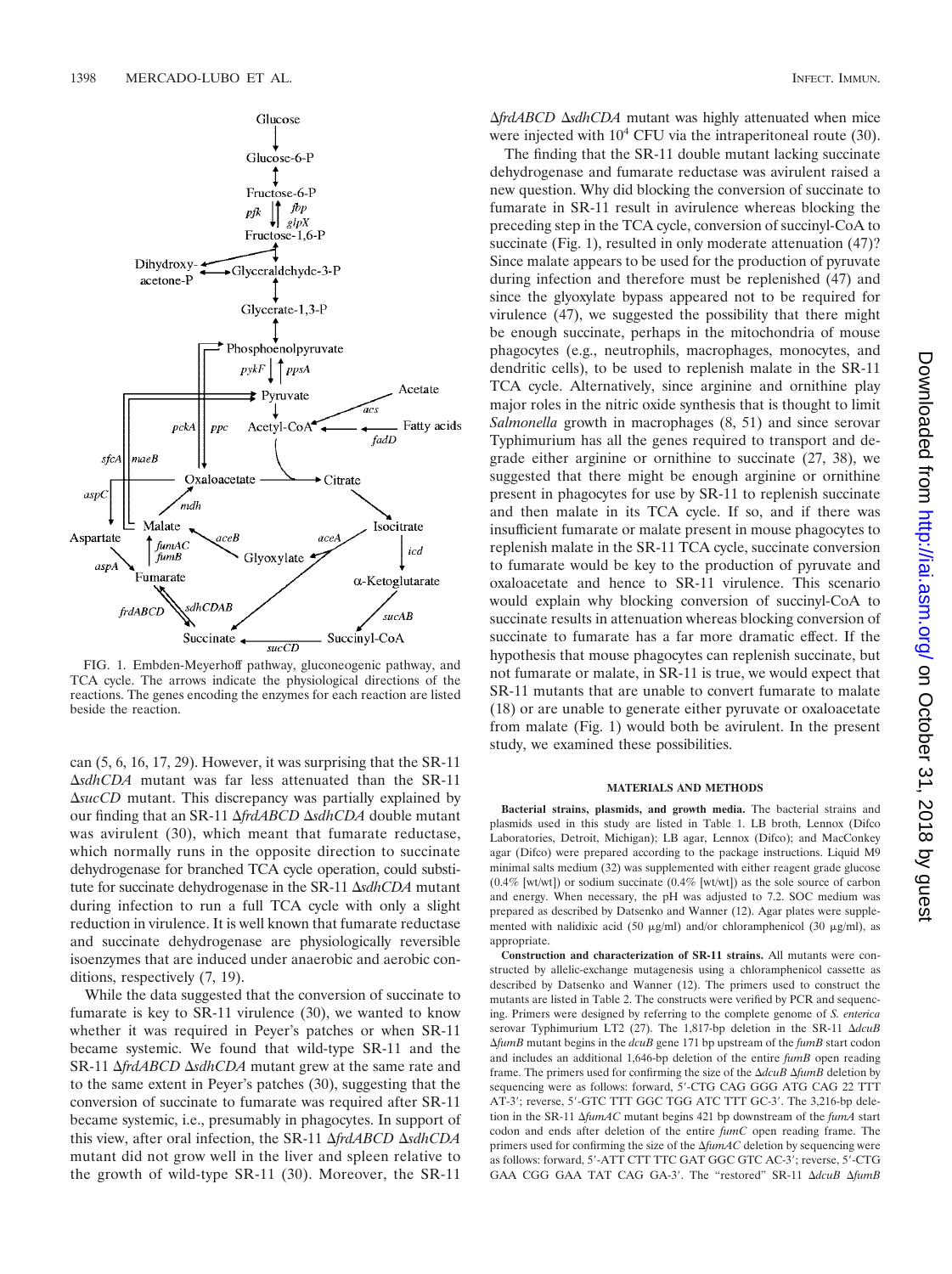| Strain or plasmid                                   | Genotype <sup><i>a</i></sup> or relevant characteristics                                                                               | Defect(s)                                                           | Source or<br>reference |
|-----------------------------------------------------|----------------------------------------------------------------------------------------------------------------------------------------|---------------------------------------------------------------------|------------------------|
| SR-11 wild type                                     | $gyr-1816$                                                                                                                             | None                                                                | 11                     |
| $SR-11$ $\Delta$ aceA                               | gyr-1816 $\Delta aceA::cat$                                                                                                            | Isocitrate lyase                                                    | 47                     |
| $SR-11$ $\Delta succCD$                             | gyr-1816 $\Delta$ sucCD::cat                                                                                                           | Succinyl-CoA synthetase                                             | 47                     |
| SR-11 AsucCD AaceA                                  | gyr-1816 $\triangle$ sucCD $\triangle$ aceA::cat                                                                                       | Succinyl-CoA synthetase, isocitrate lyase                           | This study             |
| $SR-11 \Delta f \mu mAC$                            | gyr-1816 $\Delta f$ umAC::cat                                                                                                          | Fumarase A, fumarase C                                              | This study             |
| $SR-11$ $\Delta dcuB$ $\Delta f$ <i>umB</i>         | gyr-1816 $\Delta dcuB \Delta f$ umB::cat                                                                                               | DcuB dicarboxylate antiporter, fumarase B                           | This study             |
| $SR-11 \Delta f$ umAC $\Delta d$ cuB $\Delta f$ umB | gyr-1816 ∆fumAC::cat ∆dcuB ∆fumB                                                                                                       | DcuB dicarboxylate antiporter, fumarase<br>A, fumarase C, fumaraseB | This study             |
| "Restored" SR-11 ΔdcuB ΔfumB                        | gyr-1816 $\Delta dcuB \Delta f$ umB                                                                                                    | DcuB dicarboxylate antiporter, fumarase B                           | This study             |
| $SR-11 \Delta s$ fcA $\Delta m$ aeB                 | gyr-1816 $\Delta$ maeB $\Delta$ sfcA::kan                                                                                              | Both malate oxidoreductases                                         | 47                     |
| $SR-11 \Delta mdh$                                  | gyr-1816 $\Delta$ mdh::cat                                                                                                             | Malate dehydrogenase                                                | 47                     |
| $SR-11 \Delta s$ fcA $\Delta m$ aeB $\Delta m$ dh   | gyr-1816 $\Delta$ sfcA $\Delta$ maeB $\Delta$ mdh::cat                                                                                 | Both malate oxidoreductases, malate<br>dehydrogenase                | This study             |
| "Restored" SR-11 ΔsfcA ΔmaeB                        | gyr-1816 $\Delta$ sfcA $\Delta$ maeB                                                                                                   | Both malate oxidoreductases                                         | This study             |
| Plasmids                                            |                                                                                                                                        |                                                                     |                        |
| pKD3                                                | Template plasmid; contains chloramphenicol<br>resistance cassette flanked by FLP<br>recombinase target sites; bla cat                  |                                                                     | 12                     |
| pKD4                                                | Template plasmid; contains kanamycin<br>resistance cassette flanked by FLP<br>recombinase target sites; bla kan                        |                                                                     | 12                     |
| pKD46                                               | Temperature-sensitive plasmid; contains<br>arabinose-inducible phage $\lambda$ red<br>recombinase gene for linear DNA<br>exchange; bla |                                                                     | 12                     |
| pCP20                                               | Temperature-sensitive plasmid; contains<br>FLP recombinase gene for removal of<br>antibiotic resistance cassetes; bla cat              |                                                                     | 12                     |

TABLE 1. Strains of serovar Typhimurium and plasmids used in this study

*<sup>a</sup>* All mutants were constructed using either the chloramphenicol or kanamycin resistance cassette as described by Datsenko and Wanner (12). The resistance cassettes were removed from the deleted genes lacking the ::*cat* or ::*kan* designation as described by Datsenko and Wanner (12).

mutant was constructed by replacing the  $\Delta f u m A C$ ::*cat* deletion in the SR-11  $ΔfumAC::cat ΔdcuB ΔfumB$  mutant with the SR-11 *fumAC* wild-type sequence using the method described by Datsenko and Wanner (12). The "restored" SR-11  $\Delta$ *sfcA*  $\Delta$ *maeB* mutant was constructed by replacing the  $\Delta$ *mdh*::*cat* deletion in the SR-11  $\Delta$ sfcA  $\Delta$ *maeB*  $\Delta$ *mdh*::*cat* triple mutant with SR-11 *mdh* wild-type sequence by the same method. The primers for these constructions are listed in Table 2. The primers used for confirming the restoration of the wild-type genes in these strains by sequencing are the same as those for restoring the wild-type sequences and are listed in Table 2. The "restored" SR-11 Δ*dcuB* Δ*fumB* mutant and the "restored" SR-11  $\Delta$ sfcA  $\Delta$ *maeB* mutant were selected after plating transformants on M9 minimal agar plates containing sodium succinate (0.4% [wt/wt]) as the sole carbon and energy source. As expected, the "restored" SR-11

Δ*dcuB* Δ*fumB* mutant and the "restored" SR-11 Δ*sfcA* Δ*maeB* mutant were chloramphenicol sensitive and, unlike their parents, grew in M9 minimal medium containing succinate (0.4% [wt/wt]) as the sole carbon and energy source. For sequencing, PCR products were purified with a Qiagen Qiaquick PCR purification kit (Qiagen, MD) following the manufacturer's instructions. PCR products were submitted to the Rhode Island Genomics and Sequencing Center at the University of Rhode Island. After completion of the cycle sequencing, samples were purified with Agencourt's CleanSEQ SPRI reagent and separated on an Applied Biosystems 3130xl genetic analyzer (50-cm capillary array with POP7 polymer).

**Growth on glucose and sodium succinate in M9 minimal medium.** For testing the growth of strains in M9 minimal medium containing glucose as the sole

|  |  |  |  |  |  | TABLE 2. Sequences of primers used to construct serovar Typhimurium strains |  |
|--|--|--|--|--|--|-----------------------------------------------------------------------------|--|
|--|--|--|--|--|--|-----------------------------------------------------------------------------|--|

| Gene                  | Primer $(5' \rightarrow 3')$                                                                        |                                                                                                      |  |  |  |
|-----------------------|-----------------------------------------------------------------------------------------------------|------------------------------------------------------------------------------------------------------|--|--|--|
|                       | Forward                                                                                             | Reverse                                                                                              |  |  |  |
| $\Delta$ aceA         | GTA TTG AGG CGA TTT ATC TTT CAG GCT<br>GGC AGG TGG CGG CAG ATG GTG TAG<br>GCT GGA GCT GCT TCG       | ATG CAT GCG CCA GGT CGA ACA TGT TGA<br>ACC ACA TGC TGT GGA TGC CAT ATG<br>AAT ATC CTC CTT AGT        |  |  |  |
| $\Delta$ <i>mdh</i>   | CGT ATC CAG CAT AGC GTC CAG CGA<br>ATG TTG CTC GAA AGC GCT CAG GTG<br>TAG GCT GGA GCT GCT TCG       | CAT CGC TCC AGT GAC TCC CGG TGT GGC<br>CGT TGA TTT GAG CCA CAT CAT ATG<br>AAT ATC CTC CTT AGT        |  |  |  |
| Wild-type <i>mdh</i>  | CGA TAA GAC GTG AGG AGT                                                                             | CAG CCG ATC CGG ATT ACG                                                                              |  |  |  |
| $\Delta f$ <i>umB</i> | CAG GTT ATT TCG CGC AGT TAG CGC<br>ACT GTT TGC TGA CAA TCT GCT GGA<br>AGT GTA GGC TGG AGC TGC TTC G | TTC CGG CAC AAC CCG TAT TGG CCG CTT<br>CGT CAT TAA CCA CAG CTT CAT TCC<br>ATA TGA ATA TCC TCC TTA GT |  |  |  |
| $\Delta f$ um $AC$    | TAA CCT GCG CTA TTC ACA GAA CGC<br>GGC GCT GGA TAT GTA CAA AGA GGT<br>CGT GTA GGC TGG AGC TGC TTC G | TCA TAC TGC CAA CCA TCA ACT CCG GAC<br>GTA CCC AGG CGT CGA ACT CCT CCA<br>TAT GAA TAT CCT CCT TAG T  |  |  |  |
| Wild-type $f \mu MAC$ | ATT CTT TTC GAT GGC GTC AC                                                                          | CTG GAA CGG GAA TAT CAG GA                                                                           |  |  |  |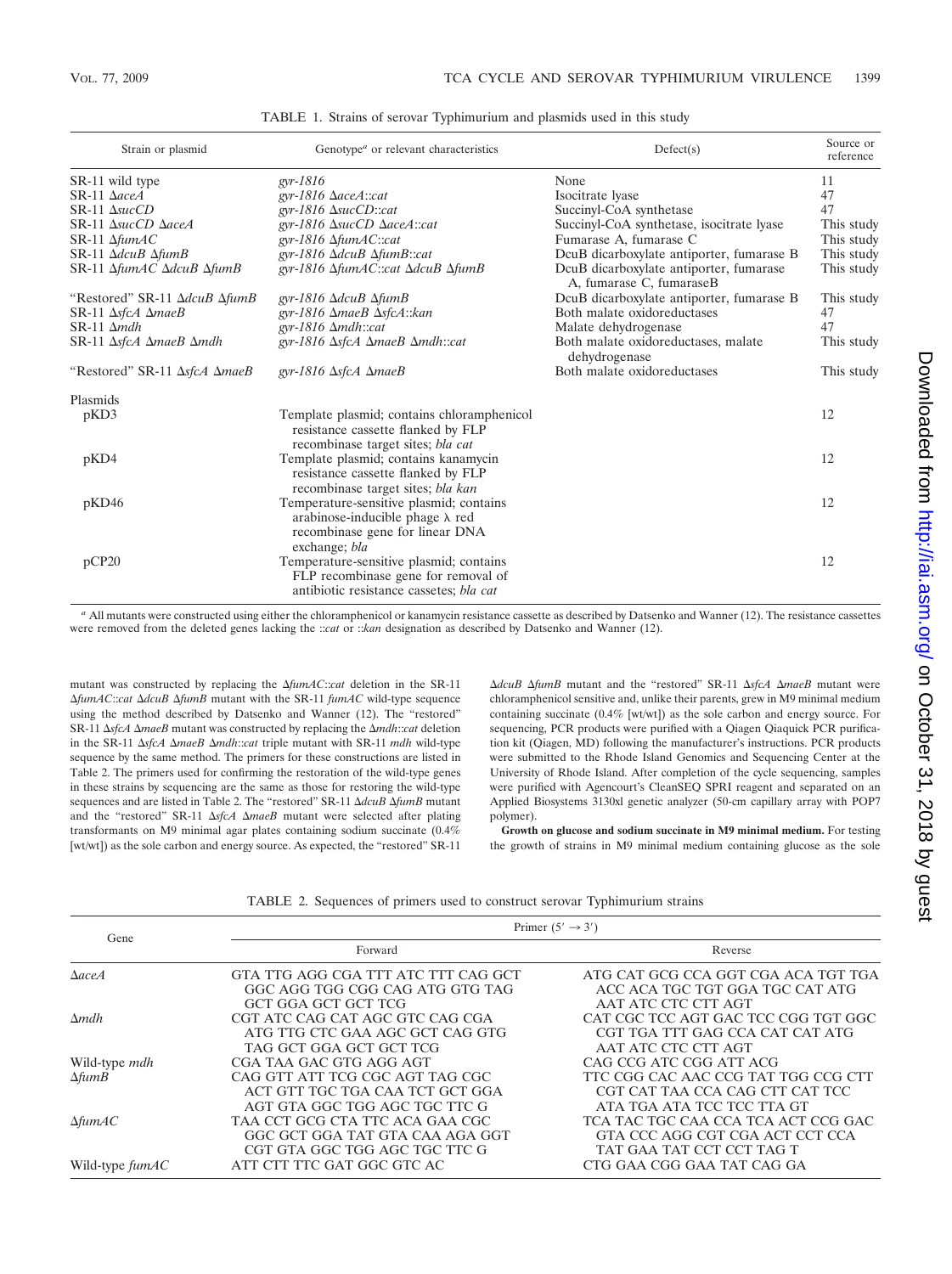carbon and energy source, overnight cultures grown in LB broth, Lennox, were washed twice in M9 minimal medium (no carbon source),  $100 \mu l$  of the washed cultures was transferred to 10 ml of M9 minimal medium containing reagent grade glucose (0.4% [wt/wt]) as the sole carbon and energy source, and the cultures were incubated at 37°C with shaking overnight in 125-ml tissue culture bottles. The same protocol used for growth on glucose was used for testing the growth of the strains on sodium succinate (0.4% [wt/wt]) as the sole carbon and energy source. In all growth experiments, growth was monitored spectrophotometrically  $(A_{600})$  using a Pharmacia Biotech Ultrospec 2000 UV/Visible spectrophotometer.

**Virulence assays.** For virulence assays, the wild-type and mutant SR-11 strains were grown overnight in LB broth, Lennox. Each strain grew to an  $A_{600}$  of about 3.3. Wild-type SR-11 grew with a generation time of about 33 min in LB broth, Lennox, and each mutant grew with a generation time of about 39 min. Virulence assays were carried out as described previously (1, 50). Briefly, 4-week-old 13- to 15-g female BALB/c mice (Charles River Laboratories, Wilmington, MA) were housed no more than four per cage, with pine shavings as bedding. Prior to infection, the mice were starved for food and water for 4 h. Following starvation, 50  $\mu$ l of 10% sodium bicarbonate was administered orally to each mouse in order to neutralize gastric acidity, and 30 min later,  $10<sup>8</sup>$  CFU of a specific strain in 20  $\mu$ l of phosphate-buffered saline (pH 7.4) containing 0.1% gelatin (BSG) was administered orally to each of four mice. After infection, food and water were returned, and the mice were inspected four times daily for obvious signs of illness (ruffled fur, eyes crusted and closed, loss of appetite, or crouching and shivering) and death. The data presented here are composites of at least two identical but independent experiments.

**Definitions of fully virulent, attenuated, and avirulent.** When mice infected with a specific mutant remained healthy, i.e., showed no signs of illness throughout the 30-day duration of the experiment, the mutant was considered to be avirulent. The term fully virulent was used when mice infected with a particular mutant showed the same signs of illness as mice infected with the wild-type SR-11 strain and the survival curve was not statistically different from that of mice infected with the wild-type SR-11 strain. The term attenuated was used when the mice infected with a particular mutant showed signs of illness, death was delayed, and the survival curve was statistically different from that of mice infected with the wild-type SR-11 strain. The extent to which death was delayed is denoted by either the term slightly attenuated, attenuated, or highly attenuated.

**Protection assays.** Thirty days after oral infection with an avirulent SR-11 mutant, which is sufficient time for mice to mount an intestinal mucosal immunological response and a systemic immunological response, BALB/c mice were challenged orally with 10<sup>8</sup> CFU of wild-type SR-11, as described above. In each experiment, an age-matched set of sham-vaccinated BALB/c mice were also challenged with 10<sup>8</sup> CFU of wild-type SR-11. The mice were then observed four times daily for obvious signs of illness (ruffled fur, eyes crusted and closed, loss of appetite, or crouching and shivering) and death.

**Statistics.** Mouse survival curves were compared for differences using the Kaplan-Meier method (MedCalc Software, Belgium). Survival curves were considered to be different if the *P* value was less than 0.05.

#### **RESULTS**

**An SR-11** *sucCD aceA* **mutant is no more attenuated than** an SR-11  $\Delta$ *sucCD* mutant. A major question relating to the requirement for a complete TCA cycle for SR-11 virulence was raised by our previous data (30, 47). Why did blocking the conversion of succinate to fumarate (Δ*frdABCD* ΔsdhCDA) in SR-11 result in avirulence whereas blocking the conversion of succinyl-CoA to succinate  $(\Delta succ)$ , which precedes succinate conversion to fumarate in the TCA cycle (Fig. 1), resulted in only moderate attenuation (47)? Since neither fatty acid degradation nor the glyoxylate bypass was required for full SR-11 virulence (47) and a full TCA cycle appeared to be required for SR-11 growth only after it became systemic (30), we suggested the possibility that succinate or one of its precursors, i.e., arginine or ornithine, present in mouse phagocytes normally replenishes TCA cycle intermediates. In this case, some malate would be made for conversion to pyruvate and oxaloacetate in an SR-11  $\Delta$ *sucCD* mutant in vivo, resulting in attenuation,



FIG. 2. Survival of BALB/c mice infected orally with 10<sup>8</sup> CFU of either wild-type SR-11 ( $\blacksquare$ ) or the SR-11  $\Delta succCD \Delta accA$  mutant ( $\bigcirc$ ).

whereas there would be no malate generated in the SR-11  $\Delta f r dA B C D \Delta s d h C D A$  mutant, resulting in avirulence. However, there was the alternative possibility that the glyoxylate bypass was induced in vivo in an SR-11  $\Delta succCD$  mutant, thereby generating both succinate and malate for conversion to pyruvate and oxaloacetate (Fig. 1). To test this possibility, we constructed an SR-11  $\Delta succD \Delta aceA$  double mutant, unable to convert succinyl-CoA to succinate in the TCA cycle and unable to generate succinate and malate from isocitrate via the glyoxylate bypass but, unlike the SR-11  $\Delta$ *frdABCD*  $\Delta$ *sdhCDA* mutant, still able to grow using succinate as the sole source of carbon and energy (not shown), and tested it for virulence in BALB/c mice  $(10^8 \text{ CFU/mouse by the oral route, about } 10^3 \text{ times the})$ wild-type 50% lethal dose  $[LD_{50}]$  [11]). As illustrated in Fig. 2, the SR-11  $\Delta$ *sucCD*  $\Delta$ *aceA* double mutant was attenuated (*P* < 0.0001) but not avirulent and was no more attenuated than the  $SR-11$   $\Delta succCD$  mutant (see Fig. 4B in reference 47). It therefore appears that the glyoxylate bypass plays no role in the attenuated virulence of the SR-11  $\Delta succCD$  mutant, making it more likely that replenishment of succinate in the SR-11 TCA cycle by succinate or a precursor of succinate present in mouse phagocytes is required for full SR-11 virulence in BALB/c mice.

An SR-11  $\Delta dcuB \Delta f$ *umB* mutant is fully virulent (10<sup>8</sup> CFU/ **mouse by the oral route).** If the hypothesis that the conversion of succinate to fumarate is key to SR-11 virulence because it is the major route to production of malate for conversion to both pyruvate and oxaloacetate (47) is true, then an SR-11 mutant unable to convert fumarate to malate should be avirulent. There are three fumarases in *Escherichia coli*, fumarase A, fumarase B, and fumarase C, encoded by *fumA*, *fumB*, and *fumC*, respectively (2, 31, 54). Fumarase A is the major active *E. coli* fumarase under microaerophilic conditions (49). *E. coli* fumarase B has a higher affinity for malate than for fumarate and appears to operate under anaerobic conditions to generate fumarate from malate (49, 55). Fumarase C is highly active under aerobic growth conditions (49). Homologs of fumarase A, fumarase B, and fumarase C that are, respectively, 95%, 92%, and 91% identical to those present in *E. coli* MG1655 are present in serovar Typhimurium (3, 27).

In *E. coli* and serovar Typhimurium, the *fumB* gene is im-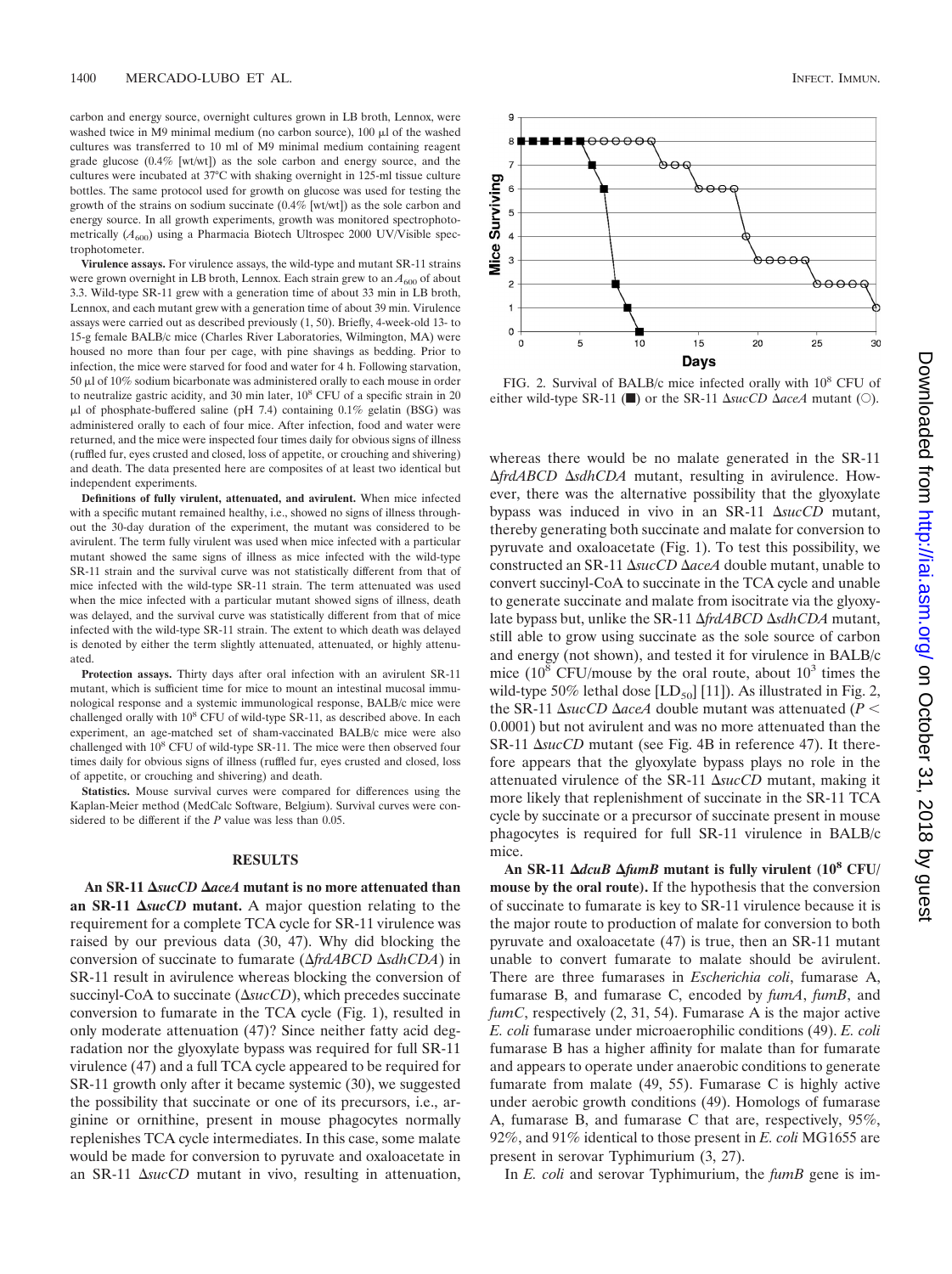

FIG. 3. Survival of BALB/c mice infected orally with  $10^8$  CFU of either wild-type SR-11 ( $\blacksquare$ ) or the SR-11  $\Delta dcuB\Delta f$ *umB* mutant ( $\bigcirc$ ) (A),  $10^8$ CFU of either wild-type SR-11 ( $\blacksquare$ ) or the SR-11  $\Delta f u mAC$  mutant ( $\bigcirc$ ) (B),10<sup>8</sup> CFU of either wild-type SR-11  $\blacksquare$ ) or the SR-11  $\Delta f u mAC \Delta d c uB$  $\Delta f$ *umB* mutant ( $\circ$ ) (C), or 10<sup>8</sup> CFU of either wild-type SR-11 (T) or the SR-11 "restored"  $\Delta d$ *cuB*  $\Delta f$ *umB* mutant ( $\circ$ ) (D).

mediately downstream of the *dcuB* gene (3, 27). The *dcuB* gene (for *dicarboxylate uptake*) encodes a C<sub>4</sub> dicarboxylate antiporter for malate influx and succinate efflux (44). The *fumB* and *dcuB* genes are induced under anaerobic conditions when fumarate acts as a terminal electron acceptor (2, 44, 49). In the example cited above, succinate would be exchanged for malate, which would then be converted to fumarate by fumarase B, and fumarate would be converted to succinate by fumarate reductase. This scenario seems unlikely to be of value to SR-11 in vivo in view of the fact that fumarate reductase is not required for full SR-11 virulence (47). However, since DcuB also transports fumarate anaerobically (44), it was also possible that DcuB and fumarase B play roles in vivo in the conversion of fumarate to malate, in which case an SR-11  $\Delta dcuB \Delta f$ *umB* mutant would be attenuated. To determine whether the *dcuB* and *fumB* genes play roles in SR-11 virulence, BALB/c mice were infected orally with  $10^8$  CFU (i.e., about  $10^3$  times the wild-type  $LD_{50}$  [11]) of either wild-type SR-11 or an SR-11 Δ*dcuB* Δ*fumB* mutant. The SR-11 Δ*dcuB* Δ*fumB* mutant appeared to be fully virulent (Fig. 3A), although statistically it was slightly less virulent than its parent  $(P = 0.03)$ . These results suggest that neither  $C_4$  dicarboxylate transport by DcuB

nor fumarase B plays a major role in the conversion of fumarate to malate by SR-11 during infection of BALB/c mice.

**An SR-11** *fumAC* **mutant is attenuated and an SR-11** *fumAC dcuB fumB* **mutant is avirulent (10<sup>8</sup> CFU/mouse by the oral route).** Since it appears that fumarase B plays no major role in SR-11 virulence in BALB/c mice (Fig. 3A), we tested the virulence of an SR-11  $\Delta f$ *umAC* mutant, unable to make both fumarase A and fumarase C. BALB/c mice were infected orally with  $10^8$  CFU (i.e., about  $10^3$  times the wildtype  $LD_{50}$  [11]) of either wild-type SR-11 or SR-11  $\Delta f$ *umAC*. The SR-11  $\Delta f$ *umAC* mutant was attenuated (*P* = 0.0004) but not avirulent (Fig. 3B). In fact, mice infected with the SR-11 -*fumAC* double mutant that survived the 30-day duration of the experiment still appeared sick (ruffled fur, crusted eyes, and lethargic). These results suggest that either fumarase A or fumarase C or both play a role in SR-11 virulence.

It was possible that the SR-11  $\Delta f$ *umAC* mutant was not avirulent because endogenous fumarase B could substitute somewhat for fumarase A and/or fumarase C. BALB/c mice were therefore infected orally with  $10^8$  CFU (i.e., about  $10^3$ times the wild-type  $LD_{50}$  [11]) of either wild-type SR-11 or an SR-11  $\Delta f$ *umAC*  $\Delta d$ *cuB*  $\Delta f$ *umB* mutant. The SR-11  $\Delta f$ *umAC*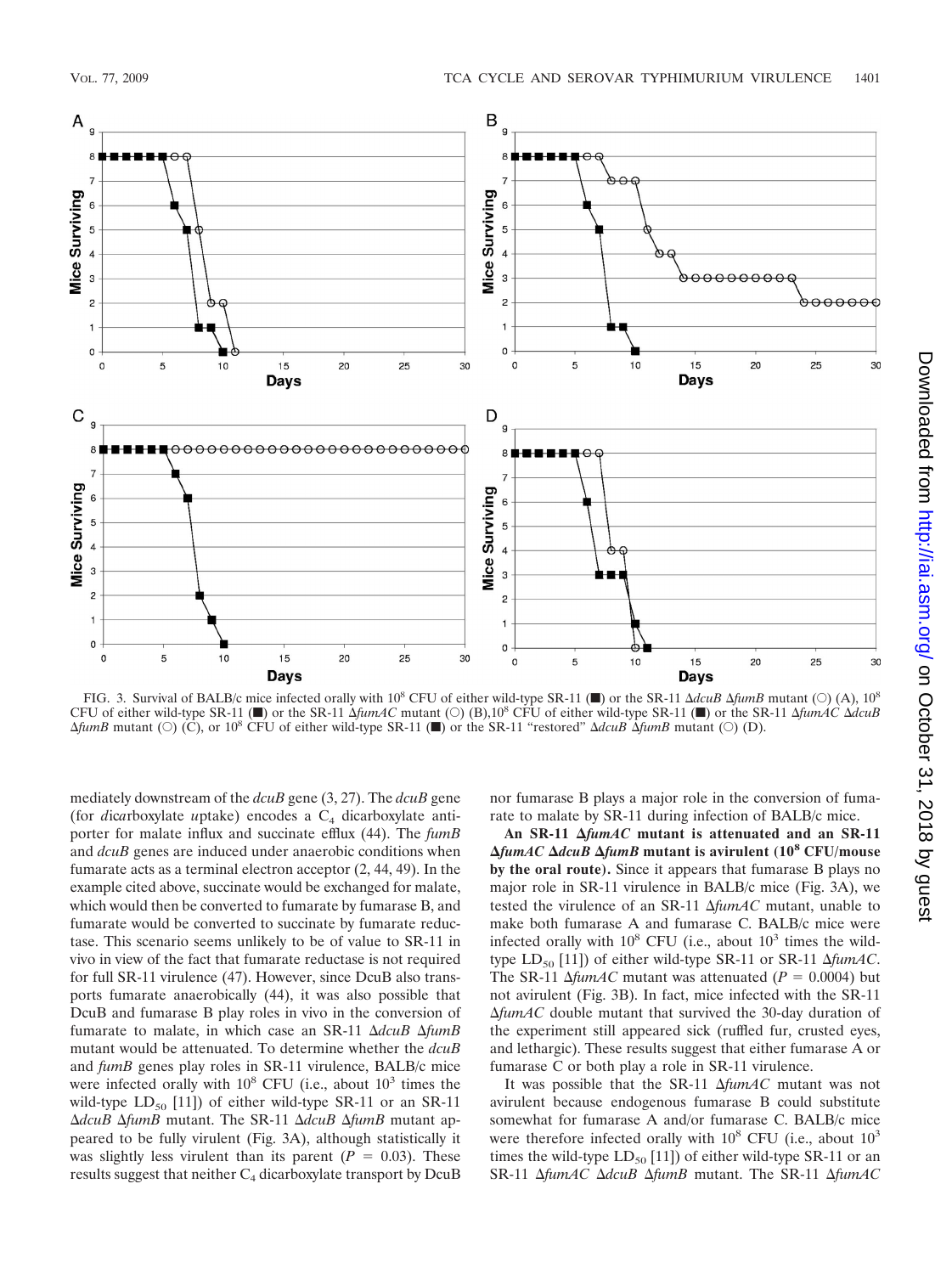$\Delta dcuB \Delta f$ *umB* mutant was indeed avirulent (*P* < 0.0001), i.e., mice infected with wild-type SR-11 all died within 10 days postinfection (Fig. 3C), whereas the mice infected with the SR-11  $\Delta f$ *umAC*  $\Delta d$ *cuB*  $\Delta f$ *umB* mutant remained completely healthy throughout the 30-day duration of the experiment (Fig. 3C). Since SR-11 became avirulent only when all three fumarase genes were deleted, it appears that if both fumarase A and fumarase C are not available in vivo, fumarase B can substitute and convert fumarate to malate, albeit not at the rate required for full virulence (Fig. 3B).

The SR-11  $\Delta f$ *umAC*  $\Delta d$ *cuB*  $\Delta f$ *umB* mutant was constructed by inserting the  $\Delta f$ *umAC* deletion into the SR-11  $\Delta d$ *cuB*  $\Delta f$ *umB* mutant. To prove conclusively that the deletions were responsible for the avirulence of the SR-11  $\Delta f$ *umAC*  $\Delta d$ *cuB* -*fumB* mutant, the wild-type *fumAC* genes were reinserted into the mutant to regenerate the SR-11  $\Delta dcuB \Delta f$ *umB* mutant (see Materials and Methods). Although the SR-11  $\Delta f$ umAC  $\Delta dcuB$   $\Delta f$ *umB* mutant grows well with glucose as the sole source of carbon and energy (not shown), it fails to grow using succinate as the sole carbon and energy source (not shown) because it cannot carry out the conversion of fumarate to malate and therefore is unable to perform gluconeogenesis; however, the "restored" SR-11  $\Delta dcuB$   $\Delta f$ *umB* mutant grew with succinate as the sole source of carbon and energy (not shown) and, like the original SR-11  $\Delta dcuB \Delta f$ *umB* mutant, was fully virulent  $(P = 0.44)$  (Fig. 3D). Therefore, collectively, the data strongly suggest that preventing fumarate from being converted to malate by the three fumarases in SR-11 renders SR-11 completely avirulent in BALB/c mice.

An SR-11  $\Delta$ sfcA  $\Delta$ maeB  $\Delta$ mdh triple mutant is avirulent **(108 CFU/mouse by the oral route).** Previously, we showed that an SR-11  $\Delta$ *sfcA*  $\Delta$ *maeB* mutant, unable to convert malate to pyruvate, and an SR-11 Δ*mdh* mutant, unable to convert malate to oxaloacetate, were both attenuated in BALB/c mice but not completely avirulent (47). If the conversion of succinate to fumarate is key to SR-11 virulence because the fumarate then provides the major source of malate for conversion to both pyruvate and oxaloacetate during infection of BALB/c mice, an SR-11 ΔsfcA ΔmaeB Δmdh mutant should be avirulent. To address this question, BALB/c mice were infected orally with  $10^8$  CFU of either wild-type SR-11 or an SR-11 ΔsfcA ΔmaeB Δmdh mutant. Mice infected with wild-type SR-11 all died within 10 days postinfection (Fig. 4A), whereas the mice infected with the SR-11  $\Delta$ sfcA  $\Delta$ *maeB*  $\Delta$ *mdh* mutant remained completely healthy throughout the 30-day duration of the experiment (Fig. 4A), i.e., the triple mutant was completely avirulent  $(P < 0.0001)$ .

The SR-11  $\Delta$ sfcA  $\Delta$ *maeB*  $\Delta$ *mdh* mutant was constructed by inserting the  $\Delta$ *mdh* deletion into the SR-11  $\Delta$ sfcA  $\Delta$ *maeB* mutant. To prove conclusively that the inability of the SR-11 ΔsfcA ΔmaeB Δmdh mutant to convert malate to pyruvate and oxaloacetate was responsible for its avirulence, the wild-type *mdh* gene was reinserted into the SR-11  $\Delta$ sfcA  $\Delta$ *maeB*  $\Delta$ *mdh* mutant to regenerate the SR-11 ΔsfcA ΔmaeB mutant (see Materials and Methods). While the SR-11 ΔsfcA ΔmaeB Δmdh mutant grows well with glucose as the sole source of carbon and energy (not shown), it fails to grow using succinate as the sole carbon and energy source because it is unable to convert malate to either pyruvate or oxaloacetate and is therefore unable to carry out gluconeogenesis. The SR-11 ΔsfcA ΔmaeB



FIG. 4. Survival of BALB/c mice infected orally with  $10^8$  CFU of either wild-type SR-11 ( $\blacksquare$ ) or the SR-11  $\Delta$ sfcA  $\Delta$ *maeB*  $\Delta$ *mdh* mutant (O) (A) or  $10^8$  CFU of either wild-type SR-11 ( $\blacksquare$ ) or the "restored"  $\overrightarrow{SR-11}$   $\Delta$ *sfcA*  $\Delta$ *maeB* mutant ( $\circ$ ) (B).

mutant grows with succinate as the sole source of carbon and energy, since it is able to convert oxaloacetate to PEP and is therefore able to carry out gluconeogenesis (Fig. 1). As expected, the "restored" SR-11  $\Delta$ sfcA  $\Delta$ *maeB* mutant grew with succinate as the sole source of carbon and energy (not shown) and, like the original SR-11  $\Delta$ sfcA  $\Delta$ *maeB* mutant, was attenuated  $(P = 0.015)$  but not avirulent (Fig. 4B). Collectively, these data suggest that preventing malate from being converted to either pyruvate or oxaloacetate attenuates SR-11 virulence but preventing malate from being converted to both pyruvate and oxaloacetate renders it completely avirulent in BALB/c mice.

**The SR-11** *fumAC dcuB fumB* **mutant and the** *sfcA* **AmaeB Amdh** mutant are immunogenic. To this point, the data suggested that the SR-11  $\Delta frdABCD \Delta sdhCDA$  mutant, the SR-11  $\Delta f$ *umAC*  $\Delta d$ *cuB*  $\Delta f$ *umB* mutant, and the SR-11  $\Delta s$ *fcA* Δ*maeB* Δ*mdh* mutant are avirulent for the same reason, i.e., because they are all unable to make malate for conversion to both pyruvate and oxaloacetate. In addition to being avirulent, we found previously that the SR-11 Δ*frdABCD* ΔsdhCDA mutant was immunogenic, i.e., mice orally vaccinated with the SR-11  $\Delta frdABCD \Delta sdhCDA$  mutant were completely protected when challenged 30 days later with the virulent wildtype SR-11 (30). It therefore seemed likely that if the three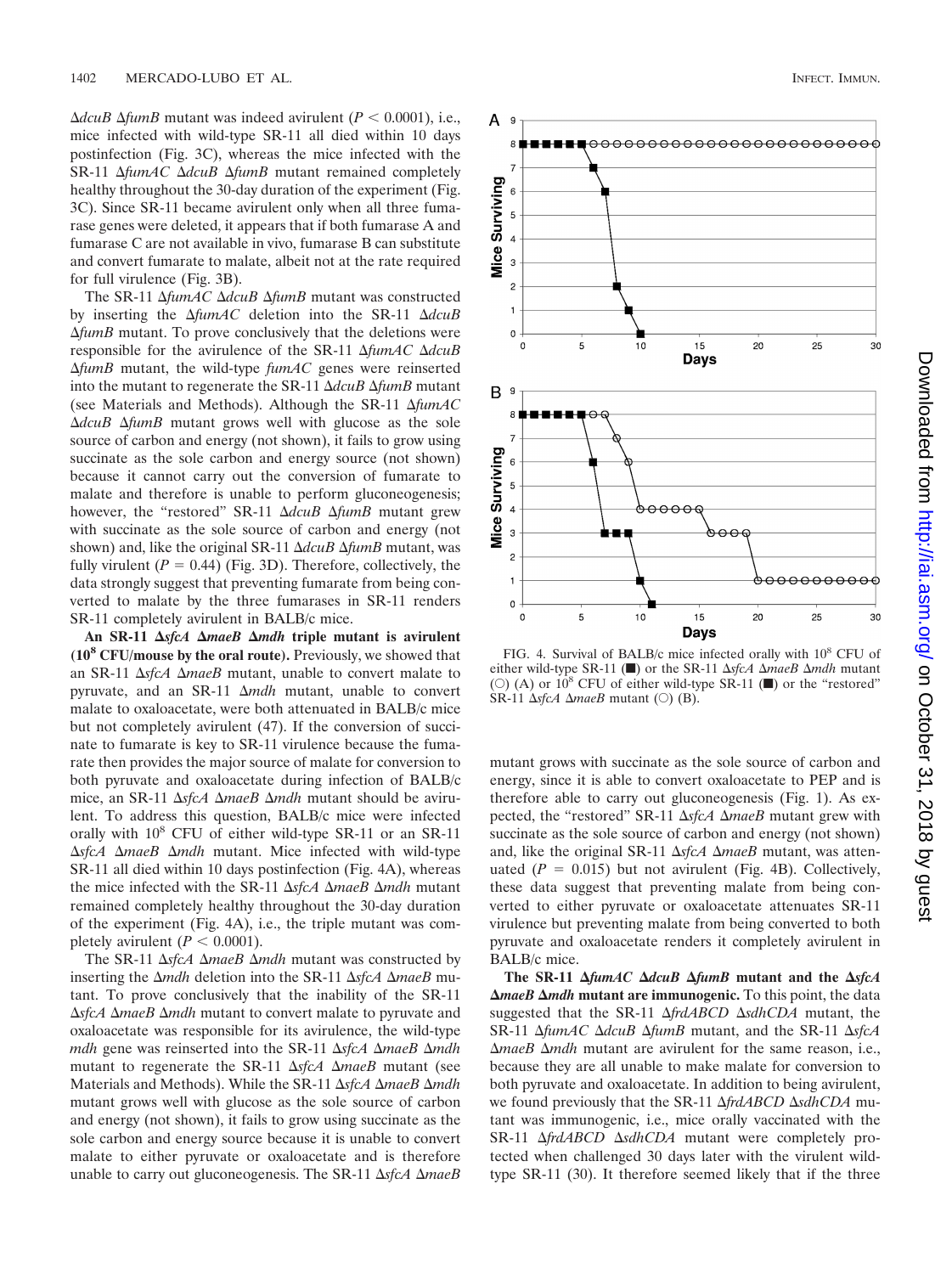

FIG. 5. Survival of BALB/c mice initially sham infected orally and infected 30 days later with  $10^8$  CFU of wild-type SR-11 ( $\blacksquare$ ), initially infected orally with  $10^8$  CFU of the SR-11  $\Delta f$ *umAC*  $\Delta d$ *cuB*  $\Delta f$ *umB* mutant and infected 30 days later with 10<sup>8</sup> CFU of wild-type SR-11 (O), or initially infected orally with  $10^8$  CFU of the SR-11  $\Delta s$ *fcA*  $\Delta$ *maeB*  $\Delta$ *mdh* mutant and infected 30 days later with 10<sup>8</sup> CFU of wild-type SR-11  $(\triangle)$ .

mutants are avirulent for the same reason, they should all be immunogenic. To this end, BALB/c mice originally fed either 10<sup>8</sup> CFU of the SR-11  $\Delta f$ *umAC*  $\Delta d$ *cuB*  $\Delta f$ *umB* mutant or the  $\Delta$ sfcA  $\Delta$ *maeB*  $\Delta$ *mdh* mutant were orally challenged with 10<sup>8</sup> CFU of the wild-type SR-11 30 days later. The mice never appeared ill and remained healthy both throughout the initial 30 days of the experiment and during the ensuing 30 days after challenge with wild-type SR-11, whereas sham-infected mice orally challenged with  $10^8$  CFU of the wild-type SR-11 30 days after sham infection all died within 12 days (Fig. 5). Therefore, like mice infected with the SR-11  $\Delta frdABCD \Delta sdhCDA$  mutant, mice infected with either the SR-11  $\Delta f$ *umAC*  $\Delta d$ *cuB*  $ΔfumB$  mutant or the  $ΔsfcA ΔmaeB Δmdh$  mutant were fully protected against challenge with wild-type SR-11 ( $P < 0.0001$ ).

#### **DISCUSSION**

In a recent study, we showed that fatty acid degradation, the glyoxylate bypass, gluconeogenesis, and the anaplerotic replenishment of oxaloacetate in the TCA cycle from PEP did not appear to be needed for full SR-11 virulence in BALB/c mice, but cyclic operation of the TCA cycle and the formation of both pyruvate and oxaloacetate from malate were required (47). Removal of malate from the TCA cycle to produce pyruvate requires that TCA cycle intermediates be replenished to keep the TCA cycle operative. However, since it appeared that the glyoxylate bypass was not needed for full virulence (47), replenishment of TCA cycle intermediates did not seem to occur by this pathway. Thus, the data were consistent with the hypothesis that during infection of BALB/c mice, SR-11 grows in a mixed mode using limiting glycolytic sugars and either amino acids or intermediates of the TCA cycle to replenish it, thereby allowing continuous formation of pyruvate from malate.

In a subsequent report, we showed that although an SR-11 -*frdABCD* mutant, unable to make fumarate reductase, was fully virulent in BALB/c mice and an SR-11  $\Delta$ sdhCDA mutant, unable to make succinate dehydrogenase, was only slightly attenuated, an SR-11 *AfrdABCD AsdhCDA* mutant was avirulent (30). These data strengthened the hypothesis that a complete TCA cycle is necessary for SR-11 virulence and suggested that fumarate reductase, which normally runs in the opposite direction to succinate dehydrogenase for branched TCA cycle operation, can substitute for succinate dehydrogenase in the SR-11  $\Delta$ *sdhCDA* mutant during infection to run a full TCA cycle with only a slight reduction in virulence. In addition, since an SR-11  $\Delta$ *sucCD* mutant that could not convert succinyl-CoA to succinate was only moderately attenuated (47), the data suggested that the conversion of succinate to fumarate is key to SR-11 virulence.

In this study, we have presented data showing that in addition to an SR-11  $\Delta f r dA B C D \Delta s d h C D A$  mutant being avirulent, both an SR-11 Δ*fumAC* Δ*dcuB* Δ*fumB* mutant and an SR-11 ΔsfcA ΔmaeB Δmdh mutant are also avirulent. The common feature shared by these mutants is that they are all unable to generate malate for the production of both pyruvate and oxaloacetate (47). However, blocking the conversion of succinyl-CoA to succinate, which precedes the conversion of succinate to fumarate in the TCA cycle (Fig. 1), should also result in the inability to generate malate, yet an SR-11  $\Delta succCD$  mutant is only moderately attenuated (47), and as shown here, an SR-11 ΔsucCD ΔaceA mutant is no more attenuated than an SR-11 -*sucCD* mutant (Fig. 2), ruling out the possibility that the glyoxylate bypass becomes important in the SR-11  $\Delta succ$ mutant to generate malate. Moreover, unlike SR-11 Δ*frd*-*ABCD*  $\Delta$ *sdhCDA*, SR-11  $\Delta$ *fumAC*  $\Delta$ *dcuB*  $\Delta$ *fumB*, and SR-11  $\Delta$ *sfcA*  $\Delta$ *maeB*  $\Delta$ *mdh*, the SR-11  $\Delta$ *sucCD*  $\Delta$ *aceA* mutant grows with succinate as the sole source of carbon and energy.

Collectively, these data can be explained as follows. We suggest that succinate, ornithine, or arginine present in mouse phagocytes replenishes succinate in the SR-11 TCA cycle. Succinate is then converted to fumarate, then to malate, and then to pyruvate and oxaloacetate. Since malate and subsequently pyruvate and oxaloacetate could be synthesized from replenished succinate in the SR-11  $\Delta succCD$  mutant but could not be made by theSR-11  $\Delta frdABCD \Delta sdhCDA$ , SR-11  $\Delta frumAC$ *ΔdcuB ΔfumB*, or SR-11 *ΔsfcA ΔmaeB Δmdh* mutant (Fig. 1), the SR-11  $\Delta$ *sucCD* mutant could retain some virulence. More work will be necessary to test this hypothesis; however, it will be of great interest if arginine present in mouse phagocytes is found to be used by SR-11 to replenish succinate in its TCA cycle, since arginine is used for nitric oxide synthesis (8) and nitric oxide is thought to limit the growth of *Salmonella* in macrophages (51). Consequently, if this scenario is correct, arginine utilization by SR-11 in macrophages would not only support SR-11 virulence by replenishing TCA cycle intermediates, but might limit nitric oxide synthesis and thereby further promote SR-11 virulence.

Why is the formation of pyruvate from malate necessary for full SR-11 virulence? The ability of SR-11 to generate PEP from pyruvate has a minimal effect on virulence, i.e., we previously showed that an SR-11  $\Delta p$ *psA*  $\Delta p$ *ckA* double mutant, unable to make PEP either from oxaloacetate via PEP carboxykinase, encoded by the *pckA* gene (28), or from pyruvate via PEP synthase, encoded by the *ppsA* gene (35), was at most slightly attenuated (47). It therefore appears that the requirement for malate to be converted to pyruvate for full virulence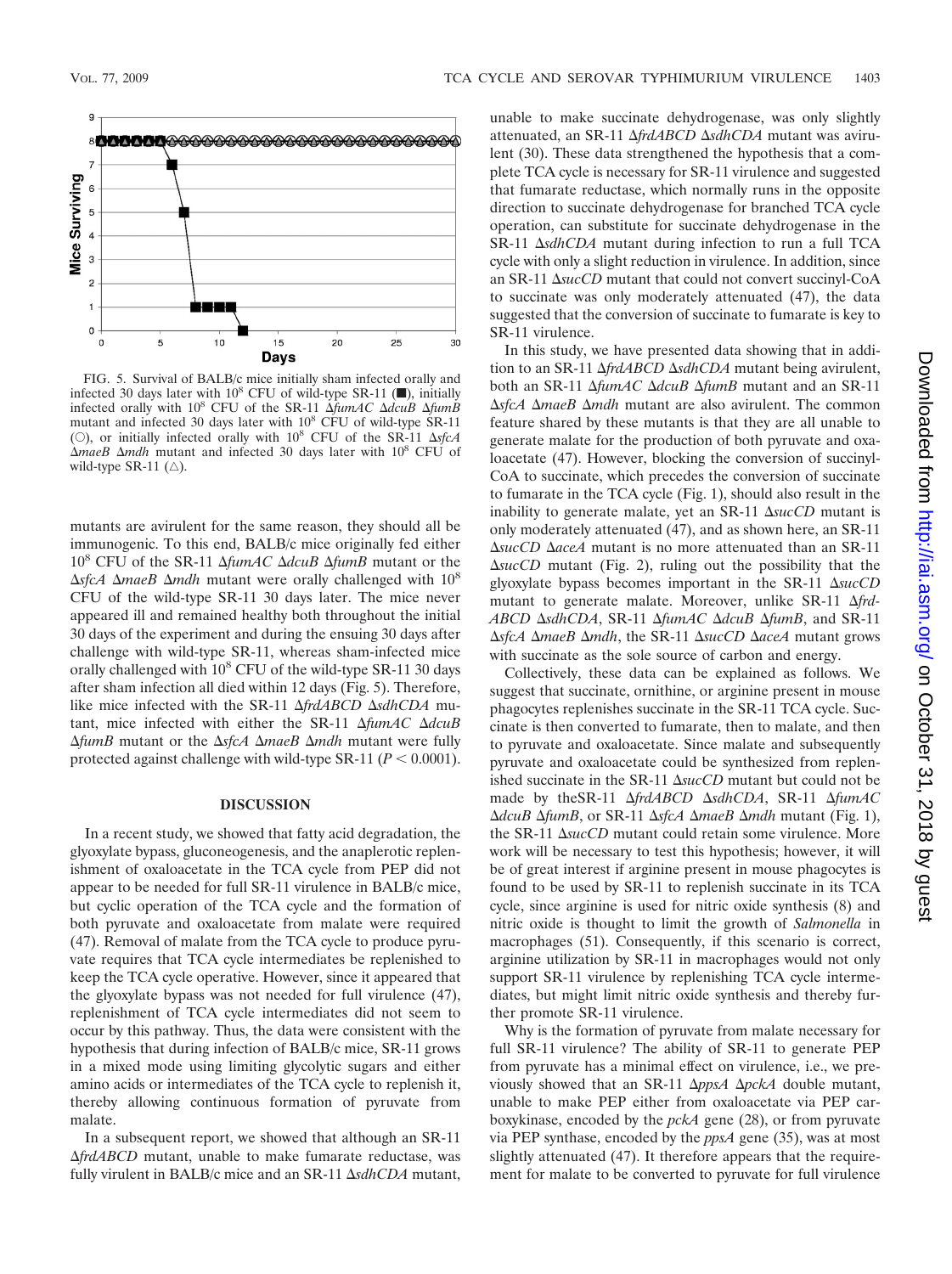is not for the generation of PEP and suggests that insufficient pyruvate is produced by glycolytic reactions to fulfill the precursor metabolite requirements for biosynthesis of one or more of the following classes of compounds: (i) alanine, valine, isoleucine, and leucine for protein synthesis; (ii) acetyl-CoA for the synthesis of fatty acids and membrane phospholipids; (iii) acetyl-CoA to keep the TCA cycle operative; and (iv) acetyl-CoA for the synthesis of acetyl-phosphate, a known regulator of virulence genes (22). In any case, the fact that not enough pyruvate is generated through glycolysis for full virulence suggests that SR-11 grows in an environment scarce in glycolytic sugars in vivo.

Upon entry into a host phagocyte, serovar Typhimurium resides and replicates within a membrane-bound compartment called a *Salmonella-*containing vacuole (SCV) (14, 39). Recent evidence suggests that replication of serovar Typhimurium in the SCV of a single phagocyte in either the liver or spleen is limited during acute infection, usually not exceeding two or three doublings (41, 43). Furthermore, it appears that serovar Typhimurium increases in numbers in the liver by spreading from one phagocyte to others nearby, thereby forming a focus of infection (43). However, it appears that during acute infection some serovar Typhimurium cells leave one focus of infection to form other foci of infection (43). Thus, although serovar Typhimurium grows poorly in infected phagocytes, it grows to high numbers in the liver because it spreads to form numerous foci of infection (43). Although several nonnutritional host factors have been implicated in limiting serovar Typhimurium growth in the SCV (15, 48), our data suggest that the poor growth may, at least in part, be due to a scarcity of carbon sources.

While gluconeogenesis and isocitrate lyase of the glyoxylate bypass appear not to be necessary for acute serovar Typhimurium infection in BALB/c mice (13, 47), isocitrate lyase does appear to be required for chronic serovar Typhimurium infection (13). Moreover, several other bacterial and fungal pathogens appear to require either gluconeogenesis or isocitrate lyase, or both, for virulence (9, 24, 33, 46, 53, 56). It therefore appears that different intracellular pathogens have evolved different strategies for success within phagocytes. In fact, recent evidence suggests the possibility that serovar Typhimurium, and perhaps other intracellular pathogens, orchestrates host responses to reduce the growth rate within phagocytes for successful infection (15). One of the orchestrations that intracellular pathogens choose may be to alter the phagosome or the phagolysosome membrane to limit the transport of various carbon sources. If so, since, as described above, different intracellular pathogens appear to have chosen different strategies for growth, it may be that different pathogens limit the transport of different carbon sources during infection.

On a practical note, it is clear that the SR-11 Δ*frdABCD*  $\Delta$ *sdhCDA*, SR-11  $\Delta$ *fumAC*  $\Delta$ *dcuB*  $\Delta$ *fumB*, and SR-11  $\Delta$ *sfcA* Δ*maeB* Δ*mdh* mutants are not only avirulent, they effectively protect BALB/c mice against subsequent infection with wildtype SR-11. In this context, it would be of great interest to determine whether these mutants are avirulent in humans and animals and can also protect them against infection by their virulent parents and whether, if the mutants are able to meet the energy requirements for foreign-antigen production, they might be effective as vehicles for genes that express virulence

antigens of unrelated pathogens to induce protective immunity against those pathogens.

#### **ACKNOWLEDGMENTS**

This research was supported by a USDA Strengthening Research Grant entitled Environmental Biotechnology at URI to P.S.C. and in part by Public Health Service grant AI 48945 to T.C. and P.S.C.

#### **REFERENCES**

- 1. **Allen, J. H., M. Utley, H. Van den Bosch, P. Nuijten, M. Witvliet, B. A. McCormick, K. A. Krogfelt, T. R. Licht, D. Brown, M. Mauel, M. P. Leatham, D. C. Laux, and P. S. Cohen.** 2000. A functional *cra* gene is required for *Salmonella enterica* serovar Typhimurium virulence in BALB/c mice. Infect. Immun. **68:**3772–3775.
- 2. **Bell, P. J., S. C. Andrews, M. N. Sivak, and J. R. Guest.** 1989. Nucleotide sequence of the FNR-regulated fumarase gene (*fumB*) of *Escherichia coli* K-12. J. Bacteriol. **171:**3494–3503.
- 3. **Blattner, F. R., G. Plunkett III, C. A. Bloch, N. T. Perna, V. Burland, M. Riley, J. Collado-Vides, J. D. Glasner, C. K. Rode, G. F. Mayhew, J. Gregor, N. W. Davis, H. A. Kirkpatrick, M. A. Goeden, and D. J. Rose.** 1997. The complete genome sequence of *Escherichia coli* K-12. Science **277:**1453–1474.
- 4. **Buck, D., M. E. Spencer, and J. R. Guest.** 1986. Cloning and expression of the succinyl-CoA synthetase genes of *Escherichia coli* K12. J. Gen. Microbiol. **132:**1753–1762.
- 5. **Bukhari, A. I., and A. L. Taylor.** 1971. Genetic analysis of diaminopimelic acid- and lysine-requiring mutants of *Escherichia coli*. J. Bacteriol. **105:**844– 854.
- 6. **Carrillo-Castan˜eda, G., and M. V. Ortega.** 1970. Mutants of *Salmonella typhimurium* lacking phosphoenolpyruvate carboxykinase and  $\alpha$ -ketoglutarate dehydrogenase activities. J. Bacteriol. **102:**524–530.
- 7. **Cecchini, G., I. Schroder, R. P. Gunsalus, and E. Maklashina.** 2002. Succinate dehydrogenase and fumarate reductase from *Escherichia coli*. Biochim. Biophys. Acta **1553:**140–157.
- 8. **Chang, C. I., J. C. Liao, and L. Kuo.** 1998. Arginase modulates nitric oxide production in activated macrophages. Am. J. Phys. **274:**H342–H348.
- 9. **Collins, D. M., T. Wilson, S. Campbell, B. M. Buddle, B. J. Wards, G. Hotter, and G. W. de Lisle.** 2002. Production of avirulent mutants of *Mycobacterium bovis* with vaccine properties by the use of illegitimate recombination and screening of stationary-phase cultures. Microbiology **148:**3019–3027.
- 10. **Cronan, J. E., and D. LaPorte.** 1996. Tricarboxylic acid cycle and glyoxylate bypass. p. 206–216. *In* F. C. Neihardt, R. Curtiss, J. L. Ingraham, E. C. C. Lin, K. B. Low, B. Magasanik, W. S. Reznikoff, M. Riley, M. Schaechter, and H. E. Umbarger (ed.), *Escherichia coli* and *Salmonella Typhimurium*: cellular and molecular biology. ASM Press, Washington, DC.
- 11. **Curtiss, R., III, and S. M. Kelly.** 1987. *Salmonella typhimurium* deletion mutants lacking adenylate cyclase and cyclic AMP receptor protein are avirulent and immunogenic. Infect. Immun. **55:**3035–3043.
- 12. **Datsenko, K. A., and B. L. Wanner.** 2000. One-step inactivation of chromosomal genes in *Escherichia coli* K-12 using PCR products. Proc. Natl. Acad. Sci. USA **97:**6640–6645.
- 13. **Fang, F. C., S. J. Libby, M. E. Castor, and A. M. Fung.** 2005. Isocitrate lyase (AceA) is required for *Salmonella* persistence but not for acute lethal infection in mice. Infect. Immun. **73:**2547–2549.
- 14. **Finlay, B. B., B. Gumbiner, and S. Falkow.** 1988. Penetration of *Salmonella* through a polarized Madin-Darby canine kidney epithelial cell monolayer. J. Cell Biol. **107:**221–230.
- 15. García-del Portillo, F., C. Núñez-Hernández, B. Eisman, and J. Ramos-**Vivas.** 2008. Growth control in the *Salmonella*-containing vacuole. Curr. Opin. Microbiol. **11:**46–52.
- 16. **Gilvarg, C.** 1957. *N*-Succinyl-L-diaminopimelic acid, an intermediate in the biosynthesis of diaminopimelic acid. Biochim. Biophys. Acta **24:**216–217.
- 17. **Greene, R. C.** 1996. Biosynthesis of methionine, p. 542–560. *In* F. C. Neihardt, R. Curtiss, J. L. Ingraham, E. C. C. Lin, K. B. Low, B. Magasanik, W. S. Reznikoff, M. Riley, M. Schaechter, and H. E. Umbarger (ed.), *Escherichia coli* and *Salmonella Typhimurium*: cellular and molecular biology. ASM Press, Washington, DC.
- 18. **Guest, J. R., J. S. Miles, R. E. Roberts, and S. A. Woods.** 1985. The fumarase genes of *Escherichia coli*: location of the *fumB* gene and discovery of a new gene (*fumC*). J. Gen. Microbiol. **131:**2971–2984.
- 19. **Hirsh, C. A., M. Rasminsky, B. D. Davis, and E. C. Lin.** 1963. A fumarate reductase in *Escherichia coli* distinct from succinate dehydrogenase. J. Biol. Chem. **238:**3770–3774.
- 20. **Hohmann, A. W., G. Schmidt, and D. Rowley.** 1978. Intestinal colonization and virulence of *Salmonella typhimurium*. Infect. Immun. **22:**763–770.
- 21. **Jones, B. D., N. Ghori, and S. Falkow.** 1994. *Salmonella typhimurium* initiates murine infection by penetrating and destroying the specialized epithelial M cells of the Peyer's patches. J. Exp. Med. **180:**15–23.
- 22. **Lawhon, S. D., R. Maurer, M. Suyemoto, and C. Altier.** 2002. Intestinal shortchain fatty acids alter *Salmonella typhimurium* invasion gene expression and virulence through BarA/SirA. Mol. Microbiol. **46:**1451–1464.